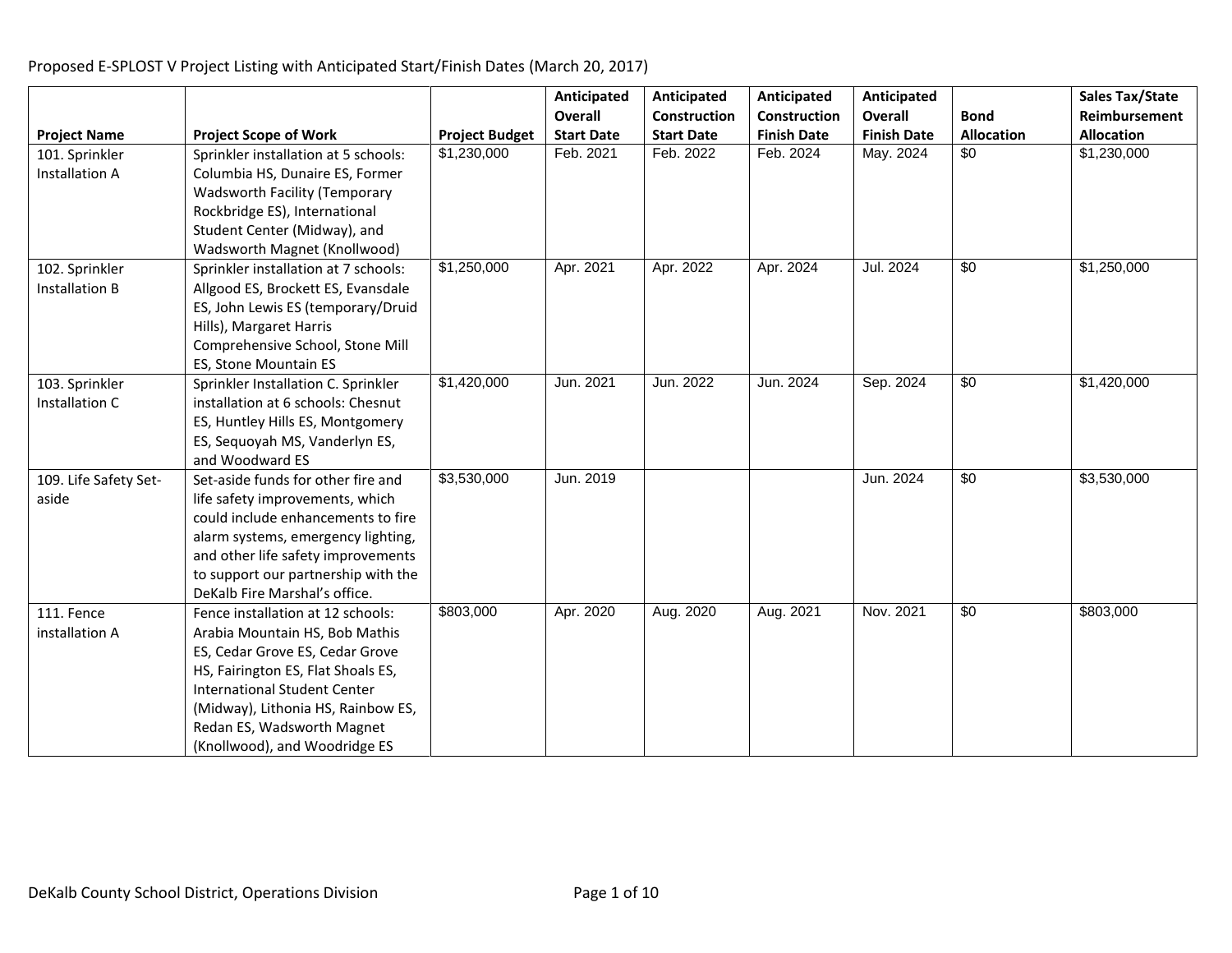|                     |                                        |                       | Anticipated       | Anticipated       | Anticipated        | Anticipated        |                   | Sales Tax/State   |
|---------------------|----------------------------------------|-----------------------|-------------------|-------------------|--------------------|--------------------|-------------------|-------------------|
|                     |                                        |                       | <b>Overall</b>    | Construction      | Construction       | <b>Overall</b>     | <b>Bond</b>       | Reimbursement     |
| <b>Project Name</b> | <b>Project Scope of Work</b>           | <b>Project Budget</b> | <b>Start Date</b> | <b>Start Date</b> | <b>Finish Date</b> | <b>Finish Date</b> | <b>Allocation</b> | <b>Allocation</b> |
| 112. Fence          | Fence installation at 12 schools:      | \$916,000             | Jun. 2020         | Oct. 2020         | Oct. 2021          | Jan. 2022          | $\overline{50}$   | \$916,000         |
| installation B      | Allgood ES, Clarkston HS, Druid Hills  |                       |                   |                   |                    |                    |                   |                   |
|                     | MS, Dunaire ES, E. L. Miller ES,       |                       |                   |                   |                    |                    |                   |                   |
|                     | Freedom MS, Hambrick ES,               |                       |                   |                   |                    |                    |                   |                   |
|                     | Idlewood ES, Laurel Ridge ES,          |                       |                   |                   |                    |                    |                   |                   |
|                     | Margaret Harris Comprehensive          |                       |                   |                   |                    |                    |                   |                   |
|                     | School, Stephenson MS, and             |                       |                   |                   |                    |                    |                   |                   |
|                     | Stoneview ES                           |                       |                   |                   |                    |                    |                   |                   |
| 113. Fence          | Fence installation at 12 schools:      | \$751,000             | Oct. 2020         | Feb. 2021         | Feb. 2022          | May. 2022          | $\overline{50}$   | \$751,000         |
| installation C      | Briar Vista ES, Cary Reynolds ES,      |                       |                   |                   |                    |                    |                   |                   |
|                     | Chesnut ES, Cross Keys HS, Dresden     |                       |                   |                   |                    |                    |                   |                   |
|                     | ES, Henderson Mill ES, Kingsley ES,    |                       |                   |                   |                    |                    |                   |                   |
|                     | Kittredge Magnet, Oak Grove ES,        |                       |                   |                   |                    |                    |                   |                   |
|                     | Sequoyah MS, Vanderlyn ES, and         |                       |                   |                   |                    |                    |                   |                   |
|                     | <b>Woodward ES</b>                     |                       |                   |                   |                    |                    |                   |                   |
| 115. Security       | Installation of security vestibules at | \$917,000             | Jun. 2020         | Oct. 2021         | Oct. 2022          | Jan. 2023          | \$0               | \$917,000         |
| <b>Vestibules A</b> | 10 schools: Bob Mathis ES, Cedar       |                       |                   |                   |                    |                    |                   |                   |
|                     | Grove ES, Columbia ES,                 |                       |                   |                   |                    |                    |                   |                   |
|                     | <b>International Student Center</b>    |                       |                   |                   |                    |                    |                   |                   |
|                     | (Midway), McNair HS, Rainbow ES,       |                       |                   |                   |                    |                    |                   |                   |
|                     | Stephenson MS, Stone Mountain          |                       |                   |                   |                    |                    |                   |                   |
|                     | HS, Wadsworth Magnet                   |                       |                   |                   |                    |                    |                   |                   |
|                     | (Knollwood), and Woodridge ES          |                       |                   |                   |                    |                    |                   |                   |
| 116. Security       | Installation of security vestibules at | \$1,069,000           | Mar. 2020         | Jul. 2021         | Jul. 2022          | Oct. 2022          | \$0               | \$1,069,000       |
| <b>Vestibules B</b> | 10 schools: AIC/DeKalb Early           |                       |                   |                   |                    |                    |                   |                   |
|                     | College Academy, AIC/Elizabeth         |                       |                   |                   |                    |                    |                   |                   |
|                     | Andrews HS, Ashford Park ES,           |                       |                   |                   |                    |                    |                   |                   |
|                     | Briarlake ES, Chesnut ES, Henderson    |                       |                   |                   |                    |                    |                   |                   |
|                     | MS, Idlewood ES, Oak Grove ES,         |                       |                   |                   |                    |                    |                   |                   |
|                     | Sequoyah MS, and Vanderlyn ES          |                       |                   |                   |                    |                    |                   |                   |
| 121. Druid Hills HS | Security vestibule installation, fire  | \$616,000             | Jun. 2019         | Oct. 2020         | Oct. 2021          | Jan. 2022          | $\overline{50}$   | \$616,000         |
|                     | sprinkler installation, and            |                       |                   |                   |                    |                    |                   |                   |
|                     | accessibility improvements             |                       |                   |                   |                    |                    |                   |                   |
|                     | between floors                         |                       |                   |                   |                    |                    |                   |                   |
| 122. Hambrick ES    | Security vestibule installation, fire  | \$370,000             | Mar. 2020         | Jul. 2021         | Jul. 2022          | Oct. 2022          | $\sqrt{60}$       | \$370,000         |
|                     | sprinkler installation, and one        |                       |                   |                   |                    |                    |                   |                   |
|                     | special education restroom upgrade     |                       |                   |                   |                    |                    |                   |                   |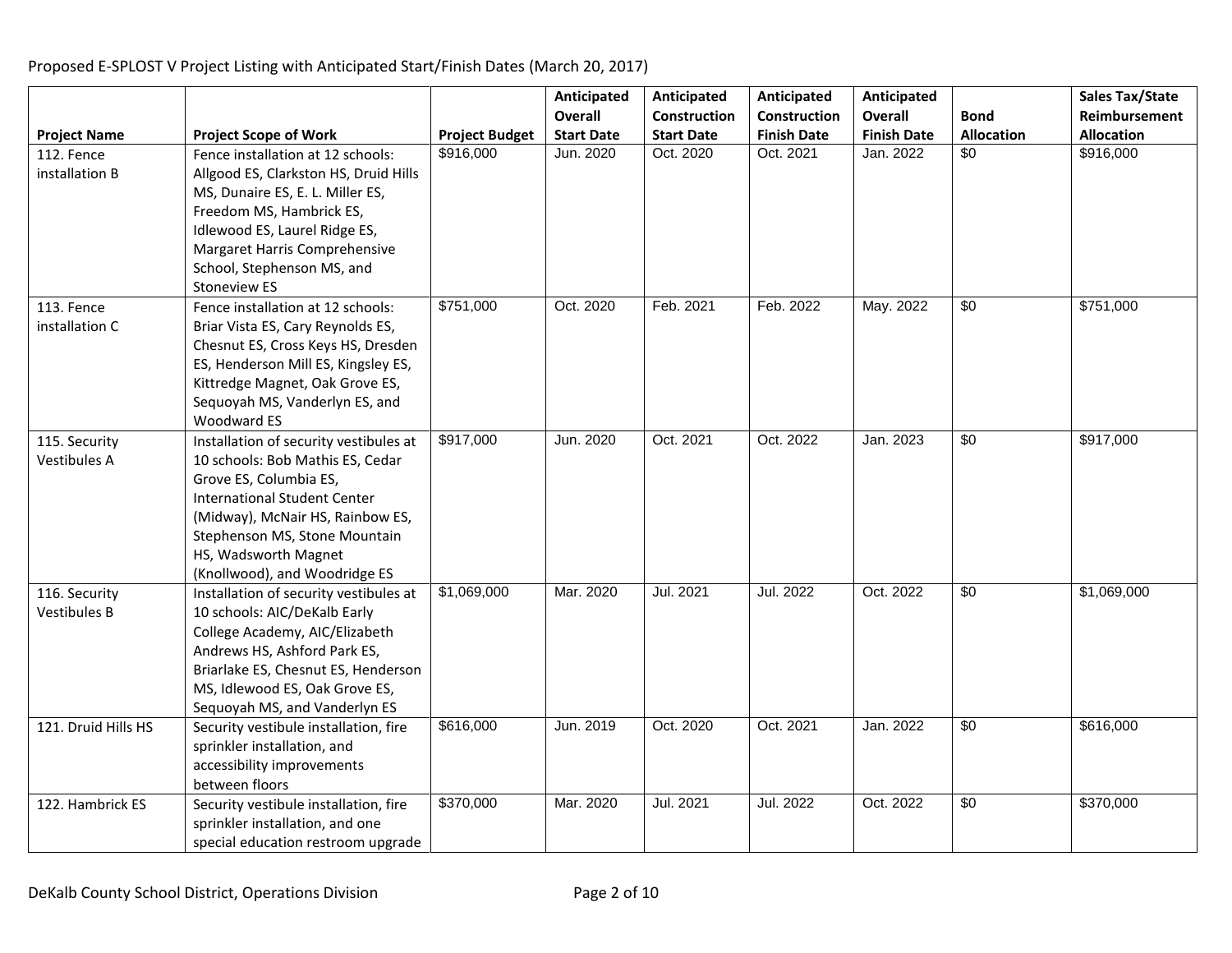**Project Name Project Scope of Work Project Budget Anticipated Overall Start Date Anticipated Construction Start Date Anticipated Construction Finish Date Anticipated Overall Finish Date Bond Allocation Sales Tax/State Reimbursement Allocation** 201. New Cross Keys MS (at Cross Keys HS) 21-classroom addition (and necessary core space additions and/or parking spaces), installation of security vestibule, conversion to middle school, and sprinkler installation \$10,005,000 | Mar. 2017 | Nov. 2018 | Mar. 2020 | Jun. 2020 | \$8,804,400 | \$1,200,600 202. Freedom MS 17-classroom addition (and necessary core space additions and/or parking spaces) and installation of security vestibule \$8,485,000 Jan. 2020 Sep. 2021 Jan. 2023 Apr. 2023 \$0 \$8,485,000 203. Peachtree MS 26-classroom addition (and necessary core space additions and/or parking spaces)  $\frac{1}{314,100,000}$  Oct. 2019 Jun. 2021 Feb. 2023 May. 2023 \$0 \$14,100,000 211. Cedar Grove  $HS$  | Auditorium addition and improved accessibility between levels (possibly light duty elevator) and turf installation at football practice field \$6,030,000 Oct. 2017 May. 2019 Sep. 2020 Jan. 2021 \$6,030,000 \$0 212. Chamblee HS 30-classroom addition (and necessary core space additions and/or parking spaces) and installation of synthetic turf at football practice field \$21,540,000 Mar. 2017 Nov. 2018 Jul. 2020 Oct. 2020 \$18,955,200 \$2,584,800 213. Clarkston HS 32-classroom addition (and necessary core space additions and/or parking spaces), installation of synthetic turf at football practice field, installation of security vestibule, and accessibility improvements (elevator(s), lift for stage, and improved assisted toileting area \$18,040,000 | Feb. 2018 | Oct. 2019 | Jun. 2021 | Sep. 2021 | \$0 | \$18,040,000 214. New Cross Keys HS New 119-classroom high school | \$84,800,000 | Aug. 2017 | Sep. 2019 | Sep. 2021 | Jun. 2022 | \$0 | \$84,800,000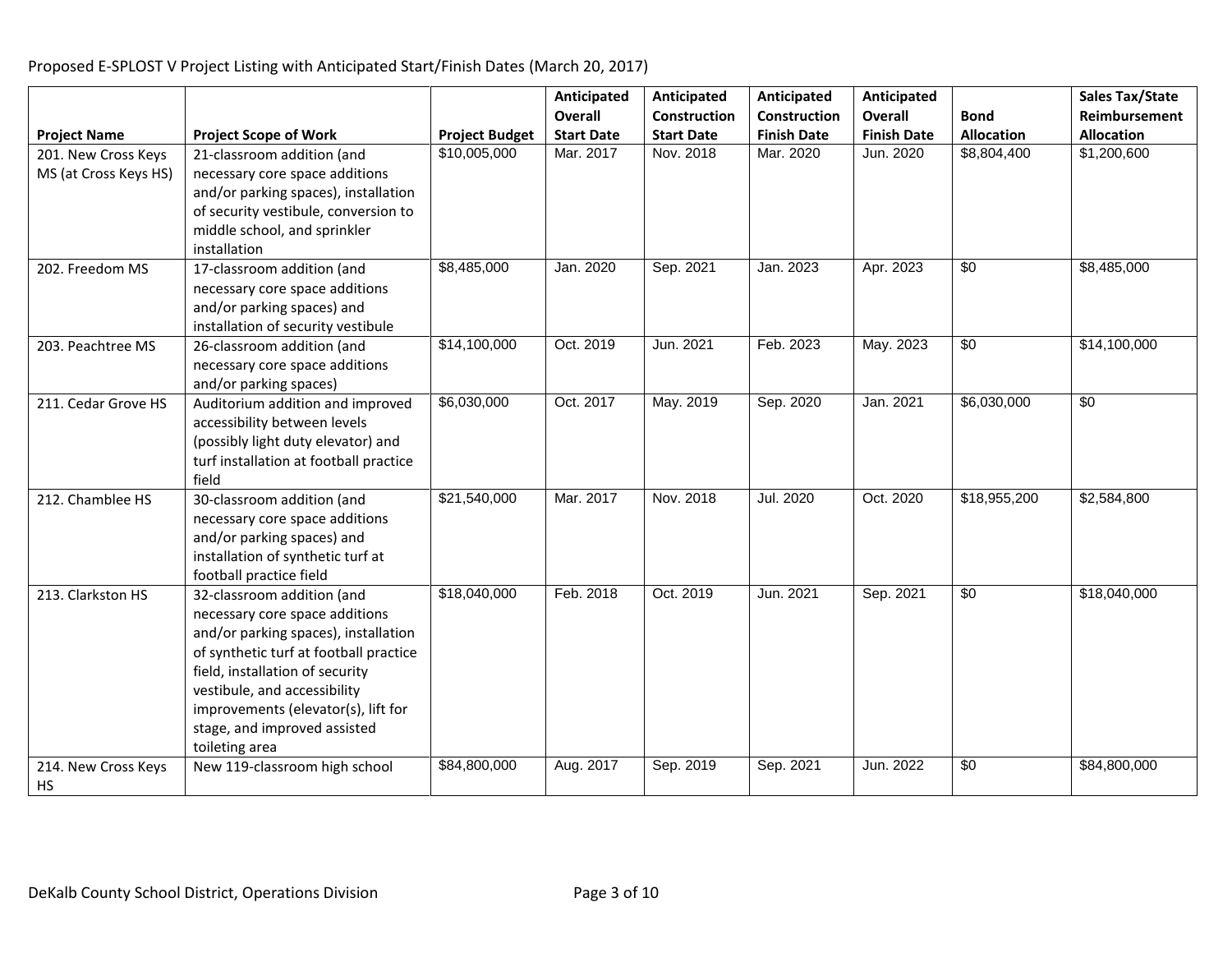|                        |                                        |                       | Anticipated       | Anticipated       | Anticipated         | Anticipated        |                   | <b>Sales Tax/State</b> |
|------------------------|----------------------------------------|-----------------------|-------------------|-------------------|---------------------|--------------------|-------------------|------------------------|
|                        |                                        |                       | Overall           | Construction      | <b>Construction</b> | Overall            | <b>Bond</b>       | Reimbursement          |
| <b>Project Name</b>    | <b>Project Scope of Work</b>           | <b>Project Budget</b> | <b>Start Date</b> | <b>Start Date</b> | <b>Finish Date</b>  | <b>Finish Date</b> | <b>Allocation</b> | <b>Allocation</b>      |
| 215. Dunwoody HS       | 26-classroom addition (and             | \$17,690,000          | Feb. 2019         | Oct. 2020         | Jun. 2022           | Sep. 2022          | \$0               | \$17,690,000           |
|                        | necessary core space additions         |                       |                   |                   |                     |                    |                   |                        |
|                        | and/or parking spaces) and             |                       |                   |                   |                     |                    |                   |                        |
|                        | installation of synthetic turf at      |                       |                   |                   |                     |                    |                   |                        |
|                        | football practice field                |                       |                   |                   |                     |                    |                   |                        |
| 216. Lakeside HS       | 38-classroom addition (and             | \$26,990,000          | Nov. 2018         | Jul. 2020         | Mar. 2022           | Jun. 2022          | $\sqrt{6}$        | \$26,990,000           |
|                        | necessary core space additions         |                       |                   |                   |                     |                    |                   |                        |
|                        | and/or parking spaces) and             |                       |                   |                   |                     |                    |                   |                        |
|                        | installation of synthetic turf at      |                       |                   |                   |                     |                    |                   |                        |
|                        | football practice field                |                       |                   |                   |                     |                    |                   |                        |
| 221. John Lewis ES     | New 900-seat prototype                 | \$31,500,000          | Mar. 2017         | Jul. 2017         | Nov. 2018           | Apr. 2019          | \$28,602,000      | \$2,898,000            |
|                        | elementary school, including land      |                       |                   |                   |                     |                    |                   |                        |
|                        | purchase                               |                       |                   |                   |                     |                    |                   |                        |
| 222. New ES for Cross  | New 900-seat prototype                 | \$30,500,000          | Aug. 2017         | Dec. 2018         | Apr. 2020           | Jul. 2020          | \$7,106,500       | \$23,393,500           |
| Keys North             | elementary school, including land      |                       |                   |                   |                     |                    |                   |                        |
|                        | purchase                               |                       |                   |                   |                     |                    |                   |                        |
| 223. Indian Creek ES   | Tear-down and re-build of new          | \$28,500,000          | Mar. 2017         | Jul. 2018         | Nov. 2019           | Feb. 2020          | \$25,365,000      | \$3,135,000            |
|                        | 1200-seat (expanded) prototype         |                       |                   |                   |                     |                    |                   |                        |
|                        | elementary school on-site              |                       |                   |                   |                     |                    |                   |                        |
| 301. Turf Installation | Turf installation at football practice | \$5,320,000           | Jun. 2021         | Oct. 2021         | Feb. 2023           | May. 2023          | $\overline{50}$   | \$5,320,000            |
| А                      | field at 7 schools: Druid Hills HS,    |                       |                   |                   |                     |                    |                   |                        |
|                        | Druid Hills MS, Redan HS,              |                       |                   |                   |                     |                    |                   |                        |
|                        | Stephenson HS, Stone Mountain          |                       |                   |                   |                     |                    |                   |                        |
|                        | HS, Towers HS, and Tucker HS           |                       |                   |                   |                     |                    |                   |                        |
| 302. Turf Installation | Turf installation at football practice | \$5,510,000           | Mar. 2021         | Jul. 2021         | Nov. 2022           | Feb. 2023          | $\sqrt{6}$        | \$5,510,000            |
| B                      | field at 7 schools: Arabia Mountain    |                       |                   |                   |                     |                    |                   |                        |
|                        | HS, Columbia HS, Lithonia HS,          |                       |                   |                   |                     |                    |                   |                        |
|                        | Martin Luther King, Jr. HS, McNair,    |                       |                   |                   |                     |                    |                   |                        |
|                        | Ronald E. HS, Miller Grove HS, and     |                       |                   |                   |                     |                    |                   |                        |
|                        | Southwest DeKalb HS                    |                       |                   |                   |                     |                    |                   |                        |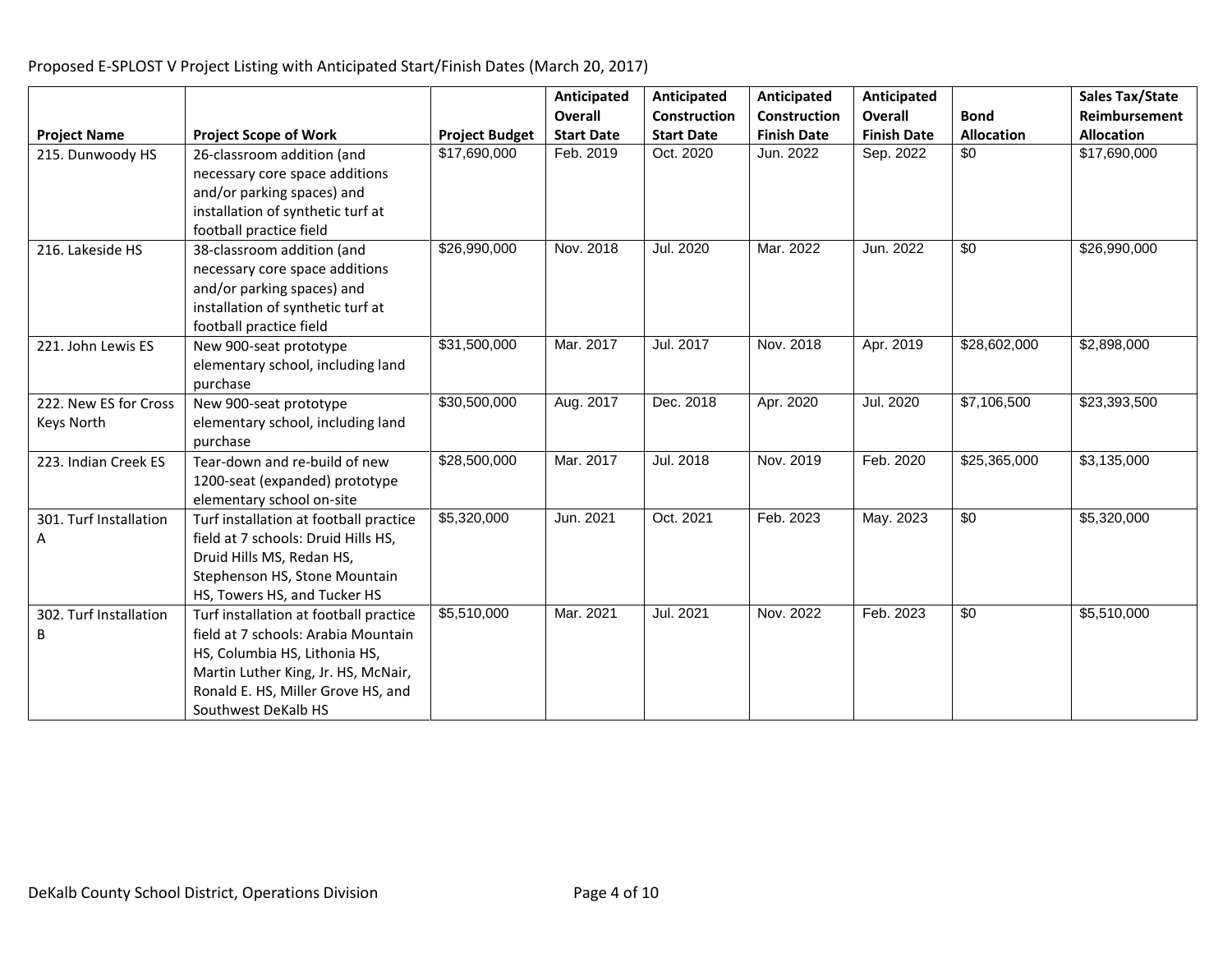|                                                                             |                                                                                                                                                                                                                                                                                                                                                                     |                       | Anticipated<br>Overall | Anticipated<br>Construction | Anticipated<br>Construction | Anticipated<br><b>Overall</b> | <b>Bond</b>       | Sales Tax/State<br>Reimbursement |
|-----------------------------------------------------------------------------|---------------------------------------------------------------------------------------------------------------------------------------------------------------------------------------------------------------------------------------------------------------------------------------------------------------------------------------------------------------------|-----------------------|------------------------|-----------------------------|-----------------------------|-------------------------------|-------------------|----------------------------------|
| <b>Project Name</b>                                                         | <b>Project Scope of Work</b>                                                                                                                                                                                                                                                                                                                                        | <b>Project Budget</b> | <b>Start Date</b>      | <b>Start Date</b>           | <b>Finish Date</b>          | <b>Finish Date</b>            | <b>Allocation</b> | <b>Allocation</b>                |
| 311. Playground<br>replacement                                              | Replacement of playground at 19<br>schools: Briar Vista ES, Briarlake ES,<br>Cary Reynolds ES, Cedar Grove ES,<br>Chapel Hill ES, Columbia ES,<br>Evansdale ES, Fairington ES,<br>Hambrick ES, Henderson Mill ES,<br>Kelley Lake ES, McLendon ES,<br>Panola Way ES, Rainbow ES, Robert<br>Shaw Theme ES, Rock Chapel ES,<br>Stone Mill ES, Toney ES, Woodward<br>ES | \$1,311,000           | Mar. 2017              | Aug. 2017                   | Aug. 2018                   | Nov. 2018                     | \$1,311,000       | $\sqrt{60}$                      |
| 321. Plumbing fixture<br>replacement                                        | Plumbing fixture replacement at 5<br>schools: Bouie Theme ES, Browns<br>Mill ES, Oak Grove ES, Oak View ES,<br><b>Stone Mountain ES</b>                                                                                                                                                                                                                             | \$1,917,000           | Jun. 2021              | Oct. 2021                   | Oct. 2022                   | Jan. 2023                     | \$0               | \$1,917,000                      |
| 322. Redan MS                                                               | Restroom and plumbing fixture<br>replacement, fire sprinkler<br>installation, and improved assisted<br>toileting area                                                                                                                                                                                                                                               | \$807,000             | Jun. 2020              | Oct. 2021                   | Oct. 2022                   | Jan. 2023                     | \$0               | \$807,000                        |
| 331. Lead-in-Water<br><b>Testing Set-Aside</b>                              | Set-aside funds for facility<br>improvements in support of lead-in-<br>water testing                                                                                                                                                                                                                                                                                | \$923,000             | Sep. 2017              |                             |                             | Sep. 2019                     | \$0               | \$923,000                        |
| 341. Accessibility<br>improvements and<br>plumbing fixtures at 4<br>schools | Accessibility improvements at 4<br>schools: Cedar Grove MS<br>(accessibility improvements and<br>plumbing fixtures), Chapel Hill MS<br>(accessibility improvements and<br>plumbing fixtures), Oakcliff Theme<br>ES (accessibility improvements<br>only), and Rainbow ES (accessibility<br>improvements only)                                                        | \$1,593,000           | Mar. 2021              | Jul. 2022                   | Jul. 2023                   | Oct. 2023                     | $\sqrt{50}$       | \$1,593,000                      |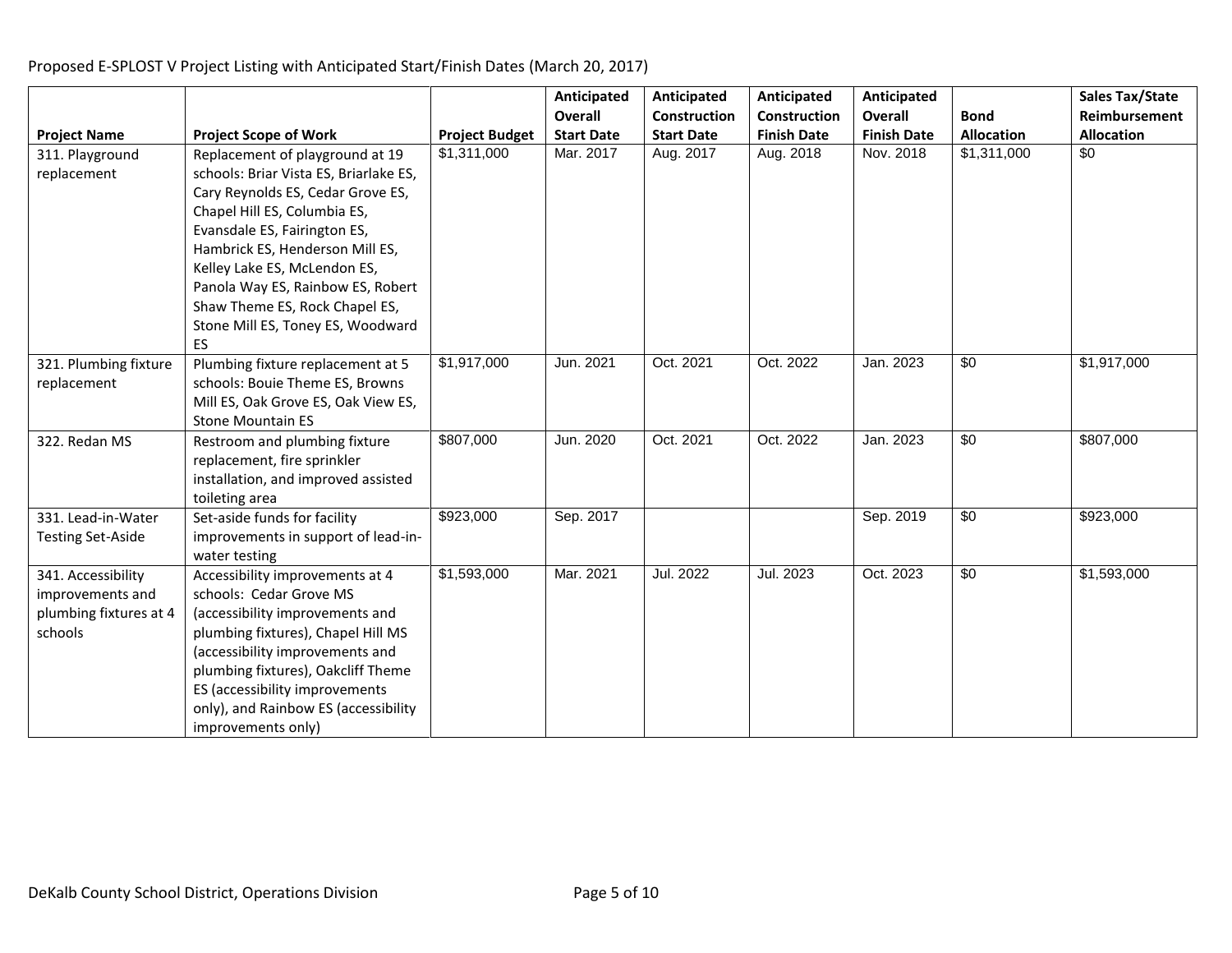**Project Name Project Scope of Work Project Budget Anticipated Overall Start Date Anticipated Construction Start Date Anticipated Construction Finish Date Anticipated Overall Finish Date Bond Allocation Sales Tax/State Reimbursement Allocation** 342. ADA restroom upgrades Improved assisted toileting area in one special needs classroom at 11 schools: Bethune MS, Canby Lane ES, Kelley Lake ES, Laurel Ridge ES, McLendon ES, Miller Grove MS, Panola Way ES, Pine Ridge ES, Redan ES, Sagamore Hills ES, and Stephenson MS \$402,000 | Jun. 2020 | Oct. 2021 | Oct. 2022 | Jan. 2023 | \$0 | \$402,000 343. Druid Hills MS  $\left| \right|$  Security vestibule installation, plumbing fixture replacement, and accessibility improvements (new light duty elevator, new lifts, improved assisted toileting area) \$855,000 | Apr. 2021 | Aug. 2022 | Aug. 2023 | Nov. 2023 | \$0 | \$855,000 344. Midvale ES Accessibility improvements (light duty elevator in new exterior shaft, platform lift for stage, and improved assisted toileting area) and installation of fire sprinklers \$516,000 | Mar. 2020 | Jul. 2021 | Jul. 2022 | Oct. 2022 | \$0 | \$516,000 351. Henderson Mill ES Major building system replacement with emphasis on Roof, Plumbing, HVAC, Electrical, Site Improvements, and Site Utilities \$7,020,000 Nov. 2020 Mar. 2022 Jul. 2023 Oct. 2023 \$0 \$7,020,000 352. Toney ES Major building system replacement with emphasis on Plumbing, HVAC, Electrical, Site Utilities \$6,790,000 Feb. 2019 Jun. 2020 Oct. 2021 Jan. 2022 \$0 \$6,790,000 353. Kittredge Magnet Major building system replacement with emphasis on Plumbing, HVAC, Electrical, Site Improvements; and Fire sprinkler installation  $\frac{6,045,000}{86,045,000}$  Dec. 2020 | Apr. 2022 | Aug. 2023 | Nov. 2023 | \$0 | \$6,045,000 354. E. L. Miller ES | Major building system replacement with emphasis on Plumbing, HVAC, Fire Protection, Electrical, Site Improvements; and Improved assisted toileting area \$4,243,000 Feb. 2019 Jun. 2020 Oct. 2021 Jan. 2022 \$0 \$4,243,000 355. Stoneview ES Major building system replacement with emphasis on HVAC, Electrical, Site Improvements, Site Utilities \$4,860,000 Apr. 2020 Aug. 2021 Dec. 2022 Mar. 2023 \$0 \$4,860,000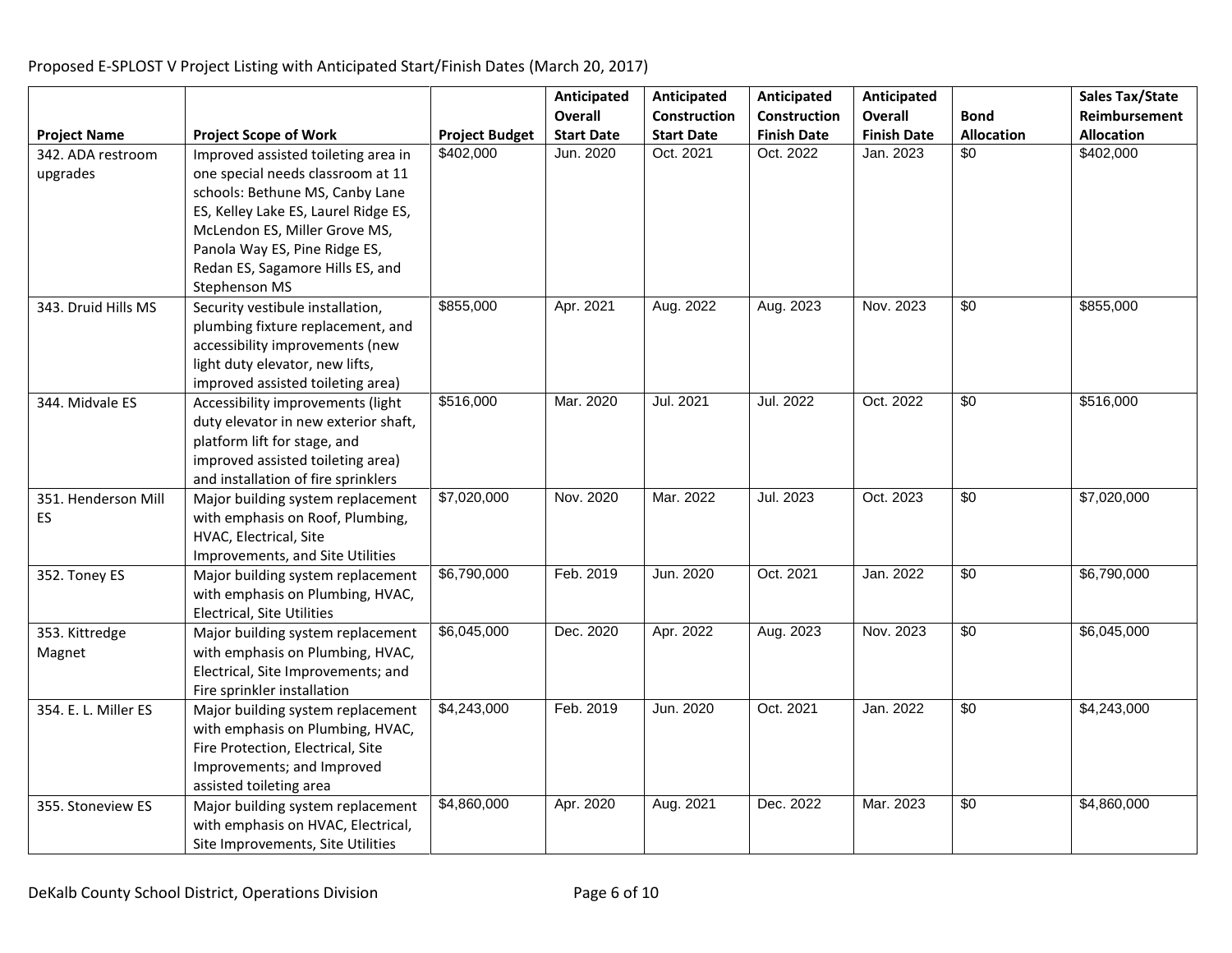**Project Name Project Scope of Work Project Budget Anticipated Overall Start Date Anticipated Construction Start Date Anticipated Construction Finish Date Anticipated Overall Finish Date Bond Allocation Sales Tax/State Reimbursement Allocation** 356. Cary Reynolds ES | Major building system replacement with emphasis on Roof, HVAC, Site Improvements, Site Utilities; and Installation of security vestibule \$5,635,000 | Dec. 2020 | Apr. 2022 | Aug. 2023 | Nov. 2023 | \$0 | \$5,635,000 357. Briar Vista ES Major building system replacement with emphasis on Roof, Electrical, Site Utilities; Plumbing fixture replacement; Accessibility improvements between levels; and Installation of security vestibule \$4,160,000 | Jan. 2021 | May. 2022 | Sep. 2023 | Dec. 2023 | \$0 | \$4,160,000 358. Champion Theme MS Major building system replacement with emphasis on HVAC and Site Utilities; Plumbing fixture replacement; and Fire sprinkler installation \$6,063,000 May. 2020 Sep. 2021 Jan. 2023 Apr. 2023 \$0 \$6,063,000 359. Livsey ES Major building system replacement with emphasis on Plumbing, HVAC, Electrical, and Site Improvements \$4,100,000 Feb. 2021 Jun. 2022 Oct. 2023 Jan. 2024 \$0 \$4,100,000 360. DeKalb HS of Technology-South Major building system replacement with emphasis on HVAC, Plumbing & Site improvements \$3,860,000 | Jul. 2020 | Nov. 2021 | Mar. 2023 | Jun. 2023 | \$0 | \$3,860,000 361. Fairington ES | Major building system replacement with emphasis on Roofing and Site Improvements; and Plumbing fixture replacement \$2,439,000 | Jul. 2020 | Nov. 2021 | Nov. 2022 | Feb. 2023 | \$0 | \$2,439,000 362. Dresden ES Major building system replacement with emphasis on HVAC, Site Improvements, and Site Utilities \$3,570,000 Mar. 2021 Jul. 2022 Nov. 2023 Feb. 2024 \$0 \$3,570,000 363. Kingsley ES Major building system replacement with emphasis on HVAC and Site Improvements; and Fire sprinkler installation \$2,610,000 Apr. 2021 Aug. 2022 Aug. 2023 Nov. 2023 \$0 \$2,610,000 364. Hawthorne ES | Major building system replacement with emphasis on HVAC, Plumbing, and Site improvements \$4,510,000 May. 2021 Sep. 2022 Jan. 2024 Apr. 2024 \$0 \$4,510,000 365. Salem MS Major building system replacement with emphasis on HVAC \$4,530,000 | Aug. 2020 | Dec. 2021 | Apr. 2023 | Jul. 2023 | \$0 | \$4,530,000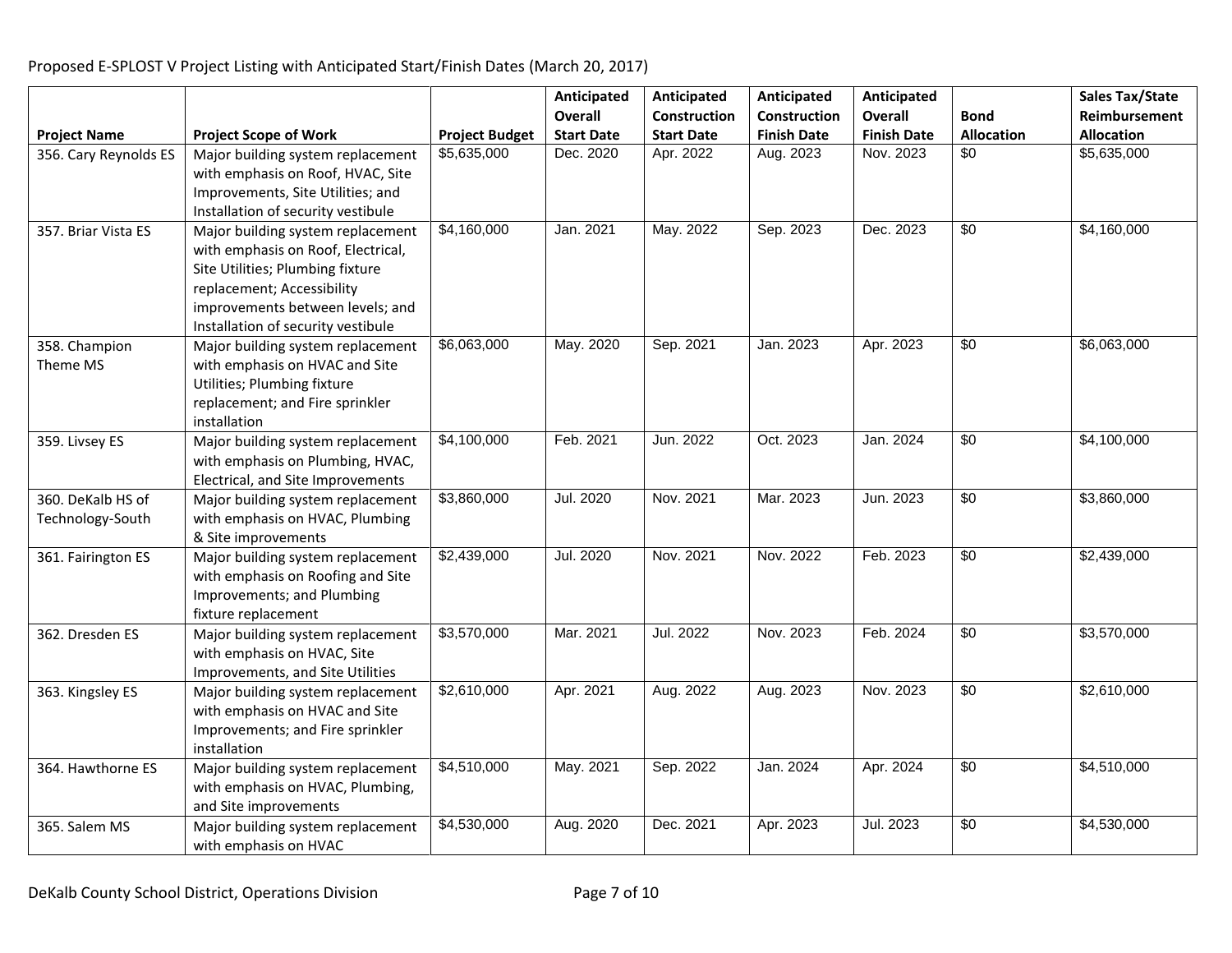|                       |                                                              |                       | Anticipated       | Anticipated       | Anticipated        | Anticipated        |                   | Sales Tax/State   |
|-----------------------|--------------------------------------------------------------|-----------------------|-------------------|-------------------|--------------------|--------------------|-------------------|-------------------|
|                       |                                                              |                       | <b>Overall</b>    | Construction      | Construction       | <b>Overall</b>     | <b>Bond</b>       | Reimbursement     |
| <b>Project Name</b>   | <b>Project Scope of Work</b>                                 | <b>Project Budget</b> | <b>Start Date</b> | <b>Start Date</b> | <b>Finish Date</b> | <b>Finish Date</b> | <b>Allocation</b> | <b>Allocation</b> |
| 366. Rock Chapel ES   | Major building system replacement                            | \$3,210,000           | Sep. 2020         | Jan. 2022         | May. 2023          | Aug. 2023          | \$0               | \$3,210,000       |
|                       | with emphasis on HVAC and Site                               |                       |                   |                   |                    |                    |                   |                   |
|                       | Improvements                                                 |                       |                   |                   |                    |                    |                   |                   |
| 371. Bus Parking      | Pavement upgrades at East DeKalb                             | \$2,570,000           | Mar. 2017         | Aug. 2017         | Aug. 2018          | Nov. 2018          | \$2,570,000       | $\sqrt{60}$       |
| Pavement              | Campus and Hallford Stadium                                  |                       |                   |                   |                    |                    |                   |                   |
| 381. Parking Addition | Add parking spaces at 10 schools                             | \$1,579,000           | Jun. 2021         | Oct. 2022         | Feb. 2024          | May. 2024          | \$0               | \$1,579,000       |
|                       | (number of parking spaces shown):                            |                       |                   |                   |                    |                    |                   |                   |
|                       | Canby Lane ES (31), Columbia ES                              |                       |                   |                   |                    |                    |                   |                   |
|                       | (31), Flat Shoals ES (34), Hambrick                          |                       |                   |                   |                    |                    |                   |                   |
|                       | ES (36), Jolly ES (29), Oakcliff Theme                       |                       |                   |                   |                    |                    |                   |                   |
|                       | ES (32), Rainbow ES (32), Snapfinger                         |                       |                   |                   |                    |                    |                   |                   |
|                       | ES (34), Stone Mill ES (31), and                             |                       |                   |                   |                    |                    |                   |                   |
|                       | Stone Mountain ES (29)                                       |                       |                   |                   |                    |                    |                   |                   |
| 401. Technology:      | Replace legacy Financial and                                 | \$2,000,000           | Mar. 2017         |                   |                    | Mar. 2019          | \$2,000,000       | \$0               |
| ERP/Finance/HR        | Human Resources system with a                                |                       |                   |                   |                    |                    |                   |                   |
| System (Bond, Initial | new and enhanced 21st century                                |                       |                   |                   |                    |                    |                   |                   |
| Capital)              | enterprise resource planning (ERP)                           |                       |                   |                   |                    |                    |                   |                   |
| 402. Technology:      | system. This is bond-funded.<br>Replace legacy Financial and | \$10,000,000          | Oct. 2017         |                   |                    | Oct. 2020          | $\overline{50}$   | \$10,000,000      |
| ERP/Finance/HR        | Human Resources system with a                                |                       |                   |                   |                    |                    |                   |                   |
| System (Sales Tax and | new and enhanced 21st century                                |                       |                   |                   |                    |                    |                   |                   |
| State                 | enterprise resource planning (ERP)                           |                       |                   |                   |                    |                    |                   |                   |
| Reimbursements)       | system.                                                      |                       |                   |                   |                    |                    |                   |                   |
| 411. Technology:      | Every school in the District will                            | \$13,000,000          | Mar. 2017         |                   |                    | Mar. 2019          | \$13,000,000      | \$0               |
| Computer Refresh A    | receive new computer equipment;                              |                       |                   |                   |                    |                    |                   |                   |
| (Bond)                | All teachers will receive new                                |                       |                   |                   |                    |                    |                   |                   |
|                       | computer equipment; All student                              |                       |                   |                   |                    |                    |                   |                   |
|                       | labs will receive new computer                               |                       |                   |                   |                    |                    |                   |                   |
|                       | equipment. This is bond-funded.                              |                       |                   |                   |                    |                    |                   |                   |
| 412. Technology:      | Every school in the District will                            | \$9,000,000           | Jan. 2019         |                   |                    | Jan. 2023          | \$0               | \$9,000,000       |
| Computer Refresh B    | receive new computer equipment;                              |                       |                   |                   |                    |                    |                   |                   |
| (Sales Tax and State  | All teachers will receive new                                |                       |                   |                   |                    |                    |                   |                   |
| Reimbursements)       | computer equipment; All student                              |                       |                   |                   |                    |                    |                   |                   |
|                       | labs will receive new computer                               |                       |                   |                   |                    |                    |                   |                   |
|                       | equipment.                                                   |                       |                   |                   |                    |                    |                   |                   |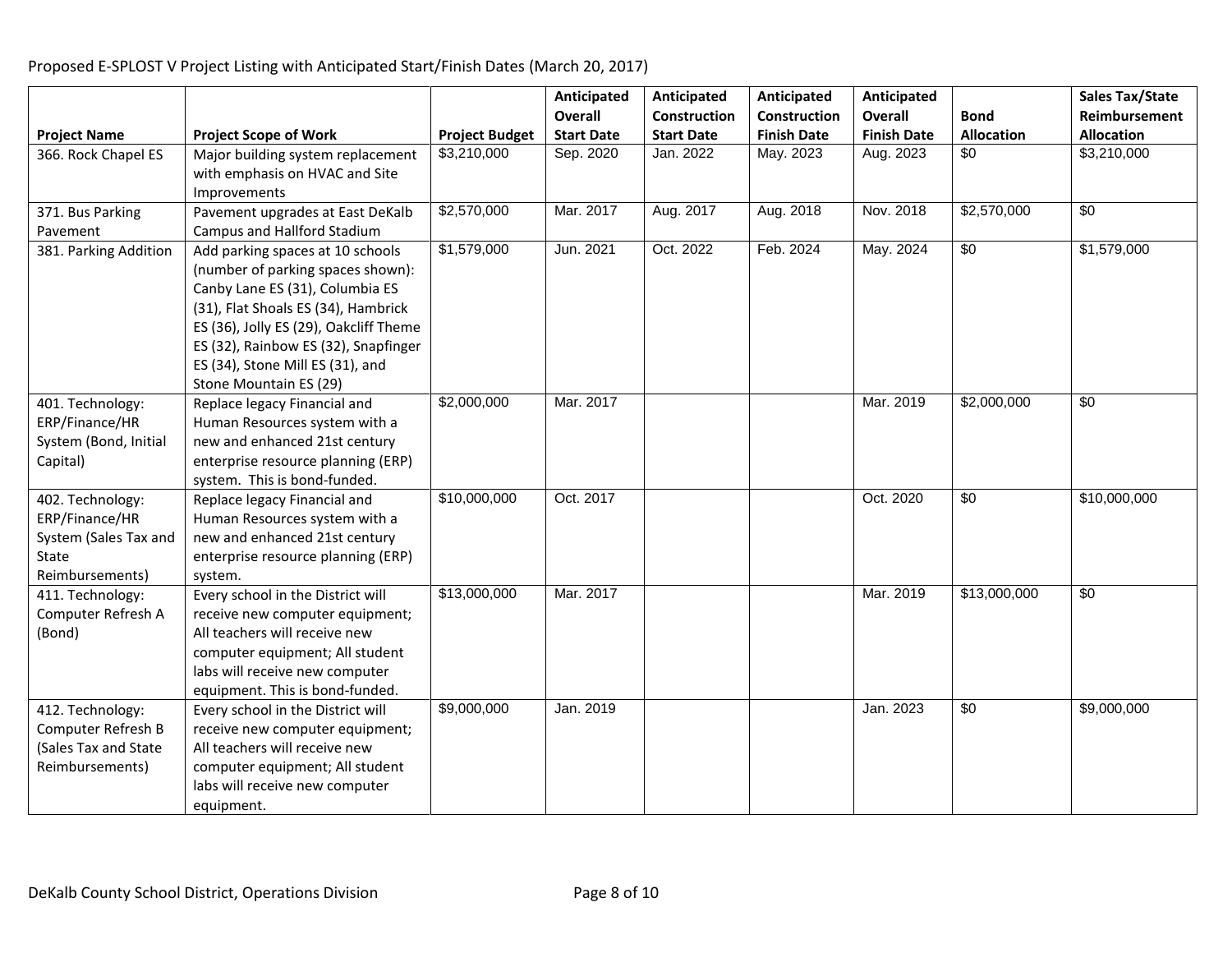#### **Project Name Project Scope of Work Project Budget Anticipated Overall Start Date Anticipated Construction Start Date Anticipated Construction Finish Date Anticipated Overall Finish Date Bond Allocation Sales Tax/State Reimbursement Allocation** 421. Technology: Telecommunications Upgrade Upgrade outdated telephony system, including: All High Schools will receive new voice over Internet Protocol (VoIP) phones; and All Middle Schools will receive new VoIP phones \$6,000,000 Jan. 2018 Jan. 2022 \$0 \$6,000,000 431. Technology: Safety and Security All schools will receive updated cameras and security equipment \$10,000,000 Jan. 2018 | Jan. 2022 \$0 \$10,000,000 Jan. 2018 441. Technology: Active Boards A (Bonds) All schools that have first generation active-boards will be replaced with new 21st Century boards (approximately 3,400 active boards will be replaced) \$2,000,000 Mar. 2017 Mar. 2019 \$2,000,000 \$0 442. Technology: Active Boards B (Sales Tax and State Reimbursements) All schools that have first generation active-boards will be replaced with new 21st Century boards (approximately 3,400 active boards will be replaced) \$8,000,000 Jan. 2019 Jan. 2023 \$0 \$8,000,000 451. Technology: Infrastructure Update wiring and technology infrastructure within the schools; Replacement of outdated cabling and switches; Address any wireless needs for all district portable classrooms \$5,000,000 | Jan. 2018 | | | Jan. 2022 | \$0 | \$5,000,000 501. School Bus Purchase A (Bond) Purchase school buses | \$20,573,900 | Mar. 2017 | Sep. 2017 | \$20,573,900 | \$0 502. School Bus Purchase B (Sales Tax and State Reimbursements) Purchase school buses \$4,575,100 Dec. 2019 Jun. 2020 \$0 \$4,575,100 511. Support Vehicle Purchase Purchase service vehicles for public safety, facilities maintenance, school nutrition, and warehouse operations \$1,483,000 Mar. 2017 Sep. 2017 \$1,483,000 \$0 521. Music Instruments Replace outdated musical instruments and equipment \$10,000,000 | Aug. 2017 | | Aug. 2022 | \$0 | \$10,000,000